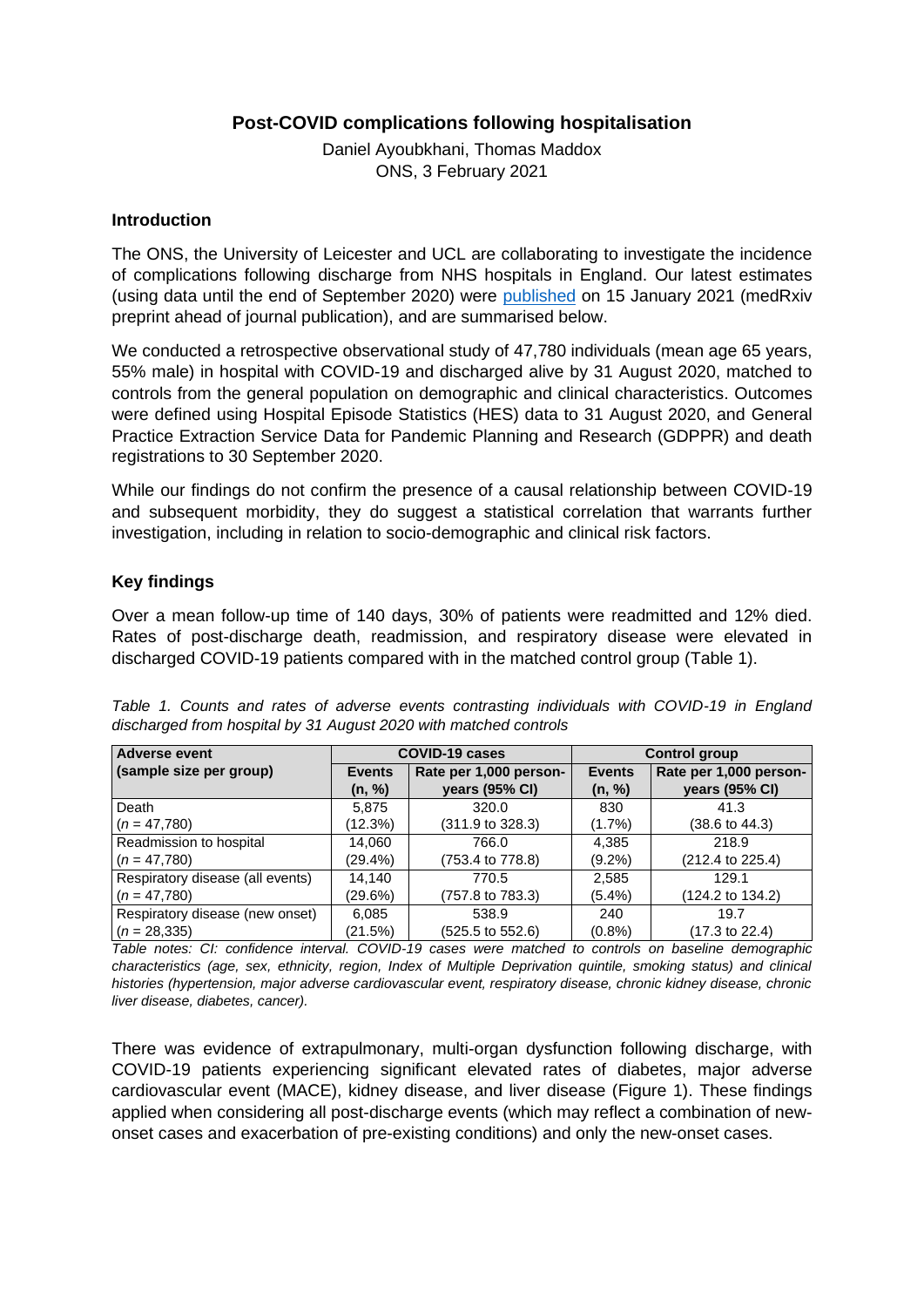*Figure 1. Rates of adverse events contrasting individuals with COVID-19 in England discharged from hospital by 31 August 2020 with matched controls*



*Figure notes: CKD: chronic kidney disease stages 3-5; CLD: chronic liver disease; MACE: major adverse cardiovascular event. COVID-19 cases were matched to controls on baseline demographic characteristics (age, sex, ethnicity, region, Index of Multiple Deprivation quintile, smoking status) and clinical histories (hypertension, MACE, respiratory disease, CKD, CLD, diabetes, cancer).*

The absolute risk of post-discharge adverse events was greater for individuals aged ≥70 years than <70 years, and for individuals of White ethnic background than in the Non-White group. However, when contrasted against the background rates of adverse events in the control group, younger and ethnic minority individuals faced greater relative risks than those aged ≥70 years and those in the White group, respectively (Figure 2).

## **Post-discharge mortality over time**

In an additional analysis, we investigated how the proportion of COVID-19 patients dying within 90 days of discharge has changed on a weekly basis since the start of the pandemic. Patients were allocated to weeks, numbered from week-commencing 1 January 2020, according to the start date of their first COVID-19 hospital episode.

The risk of post-discharge mortality increased over the course of the pandemic until weekcommencing 20 May 2020 (week 21); 16.9% of hospital survivors whose COVID-19 episode started in this week went on to die within 90 days of discharge (Figure 4). However, postdischarge mortality rates have declined since then, falling to 5.4% in week-commencing 19 August 2020 (week 34). For reference, the first full week following publication of results from the RECOVERY trial, showing reduced mortality rates in patients on ventilation support treated with dexamethasone, was week-commencing 17 June 2020 (week 25) – three weeks *after* the start of the decline in post-discharge mortality rates.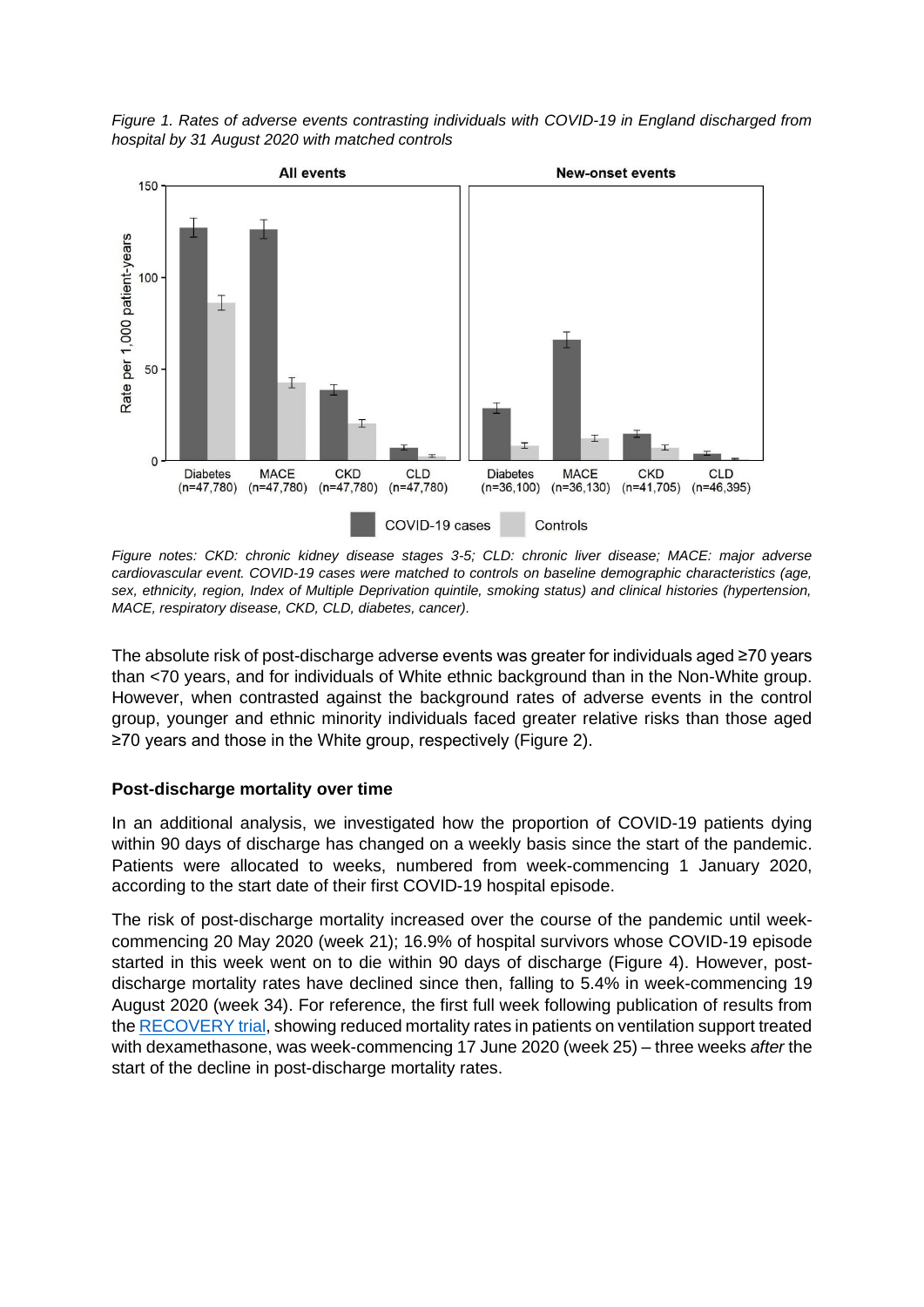*Figure 2. Rate ratios of adverse events contrasting individuals with COVID-19 in England discharged from hospital by 31 August 2020 with matched controls, stratified by demographic factors*



*Figure notes: CKD: chronic kidney disease; MACE: major adverse cardiovascular event. COVID-19 cases were matched to controls on baseline demographic characteristics (age, sex, ethnicity, region, Index of Multiple Deprivation quintile, smoking status) and clinical histories (hypertension, MACE, respiratory disease, CKD, CLD, diabetes, cancer). Rate ratios for CKD could not be stratified by ethnic group due to insufficient event counts in the control group.*